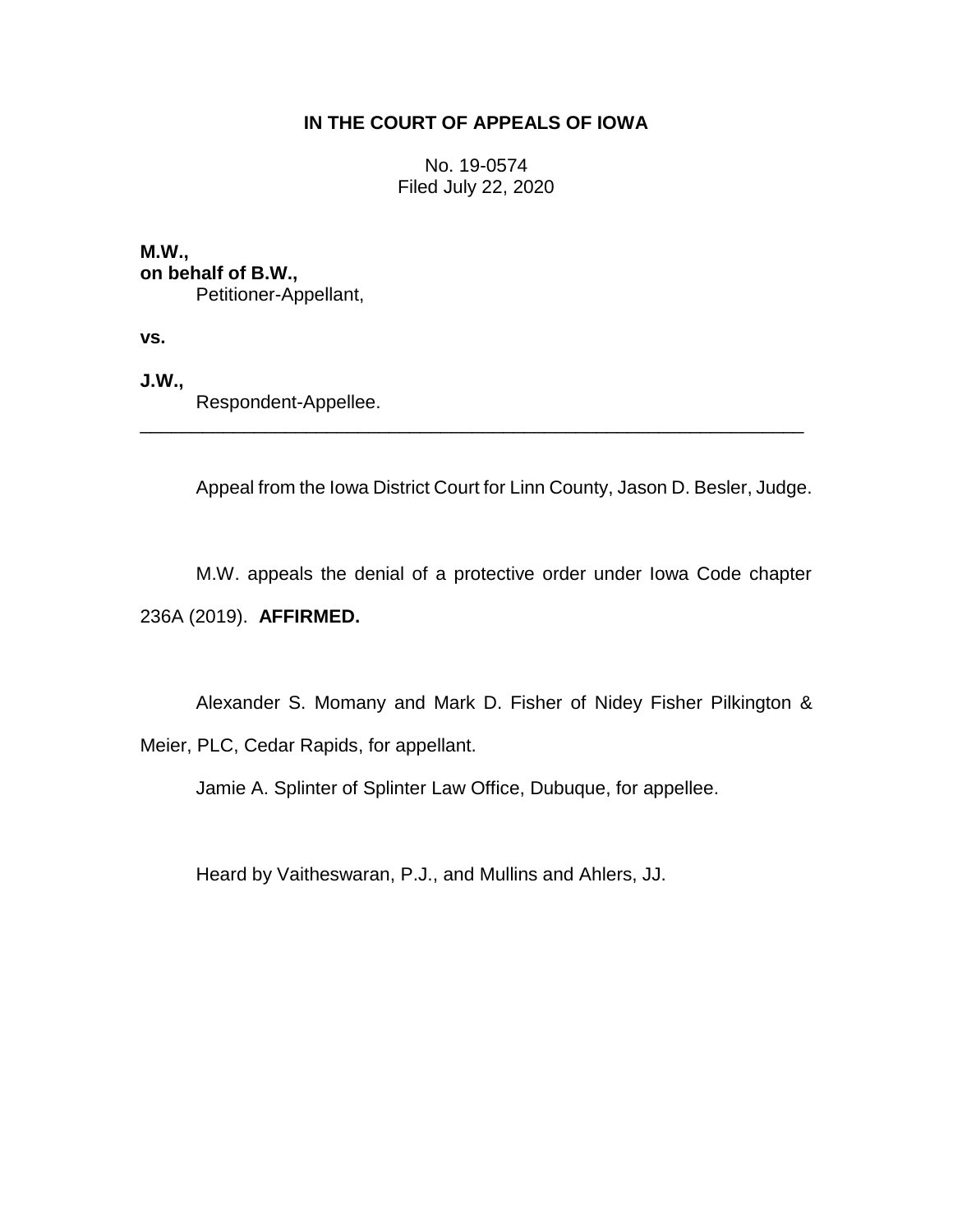#### **AHLERS, Judge.**

 $\overline{a}$ 

M.W. appeals the denial of a protective order under Iowa Code chapter 236A (2019). M.W. is the mother and J.W. is the father of a minor child, B.W. The mother petitioned for an order prohibiting the father from contacting the child due to alleged sexual abuse. We agree with the district court that the mother failed to prove the father committed sexual abuse against the child by a preponderance of the evidence. Therefore, we affirm.

#### **I. Background Facts and Proceedings**

On February 21, 2019, the mother filed the petition for relief from sexual abuse. In the petition, she alleged the father sexually abused the child, who was then two-and-one-half years old.<sup>1</sup> On March 15, the matter proceeded to an evidentiary hearing. According to the mother's testimony, she first became alarmed when the child was sitting on the toilet and spontaneously told her "[the father] touches my potty parts." The child "frequently" made concerning statements after that. In another specific instance, the child was using a baby doll in play potty training and said the doll "has a vagina, but I not touch it like [the father] do [sic]." When the child said this, she "extend[ed] one finger and she repeatedly poke[d] back and forth with her arm moving back and forth towards and away from the baby between the legs." Similarly, the mother's friend testified the child told her "it hurt when [the father] changed her diaper," and the child motioned over the top of a doll.

 $1$  The parties divorced prior to filing this petition. While the details of the dissolution are not in the record, the father testified they have "50/50 parenting" of the child. After the mother filed this petition, the father filed a modification petition in a separate proceeding seeking sole legal custody and physical care of the child.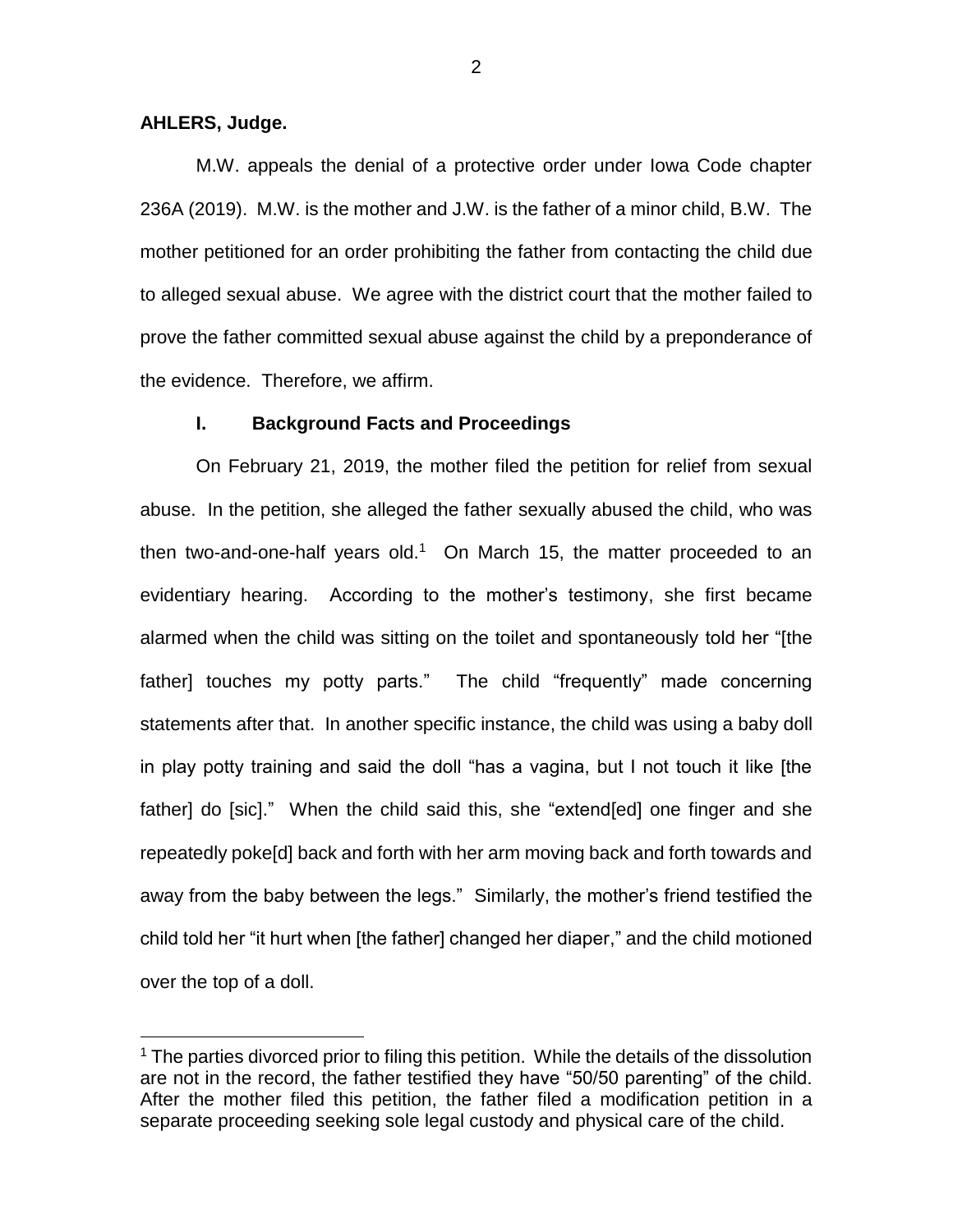The mother also presented testimony from a therapist who engaged in play therapy with the child at the mother's request. The therapist testified to an interaction during therapy when the child noticed "a cobweb or something" on a toy and said, "I don't like the fuzzies." The therapist asked for clarification, and the child said the father has "fuzzies." When asked where the "fuzzies" are, the child pointed to the crotch of a male doll. When asked if she ever had to touch the "fuzzies," the child answered "yes." The therapist described the interaction as "weird" and the child only showed a fear reaction at the beginning of the interaction. The therapist also testified the child made statements about the father touching her vagina or placing a toy by her vagina, but the therapist determined these statements were inconsistent and not reportable.

The father testified on his behalf. He specifically denied sexually abusing the child or showing his penis to the child. He acknowledged wiping or applying cream on or near her genital area as part of bathroom hygiene. The father introduced medical records from a February 6 well-child visit, which showed no concerns of sexual abuse, and a February 22 sexual-abuse evaluation, which found "no residual physical diagnostic sign of sexual abuse." The father also introduced a video recording of an interview of the child at the Child Protection Center (CPC). In the video, the child says the father "hits" her. The child then makes a spanking motion and refers to her buttocks as her "vagina." The child later says "penis" when discussing body parts and says she does not have a penis. However, she does not respond when asked who has a penis, and she answers "no" when asked if she has ever seen a penis or if anyone has ever shown her a penis. The child also says the father wipes her after using the potty, and she

3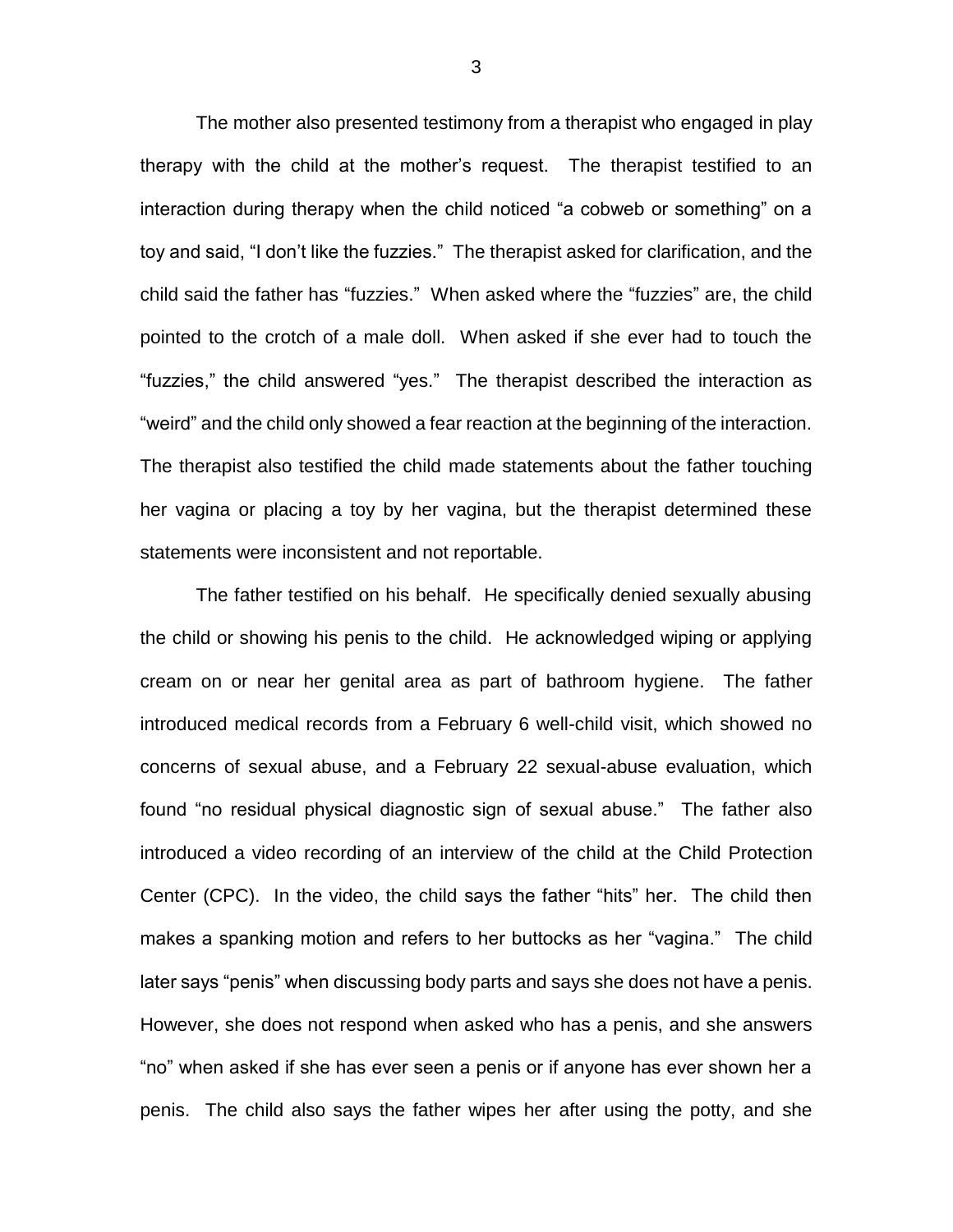makes a wiping motion across her buttocks while again referring to the area as her "vagina."

On March 22, the court issued its ruling. The court found the mother failed to prove by a preponderance of the evidence that the father sexually abused the child. The mother appeals. The father requests appellate attorney fees.

## **II. Standard of Review**

Chapter 236A is a fairly recent addition to the Iowa Code. *See* 2017 Iowa Acts ch. 121, §§ 4–23. A chapter 236A claim results in a civil proceeding that may be heard at law or in equity with a corresponding standard of review. *See A.N. v. J.G.*, No. 19-0634, 2020 WL 2061881, at \*2 (Iowa Ct. App. Apr. 29, 2020) ("Both parties concede the district court ruled on objections as they were made and the action was tried as an action at law; therefore they agree the standard of review should be whether there was substantial evidence supporting the district court's ruling."); *T.D. v. J.P.*, No. 19-0607, 2020 WL 1548516, at \*2 (Iowa Ct. App. Apr. 1, 2020) ("Because the district court tried this civil case in equity, our review is de novo.").

Here, there is disagreement as to the standard of review. The mother argues for de novo review. The father argues for review at law such that the district court's findings are binding if supported by substantial evidence. To resolve the dispute, we look to the record. Our review of the record shows the district court tried the case at law. "[W]e will consider and review a case on appeal in the manner it was treated below." *Citizens Sav. Bank v. Sac City State Bank*, 315 N.W.2d 20, 24 (Iowa 1982). "Where there is uncertainty, a litmus test we have applied is whether evidentiary objections were ruled on by trial court." *Id*. Here,

4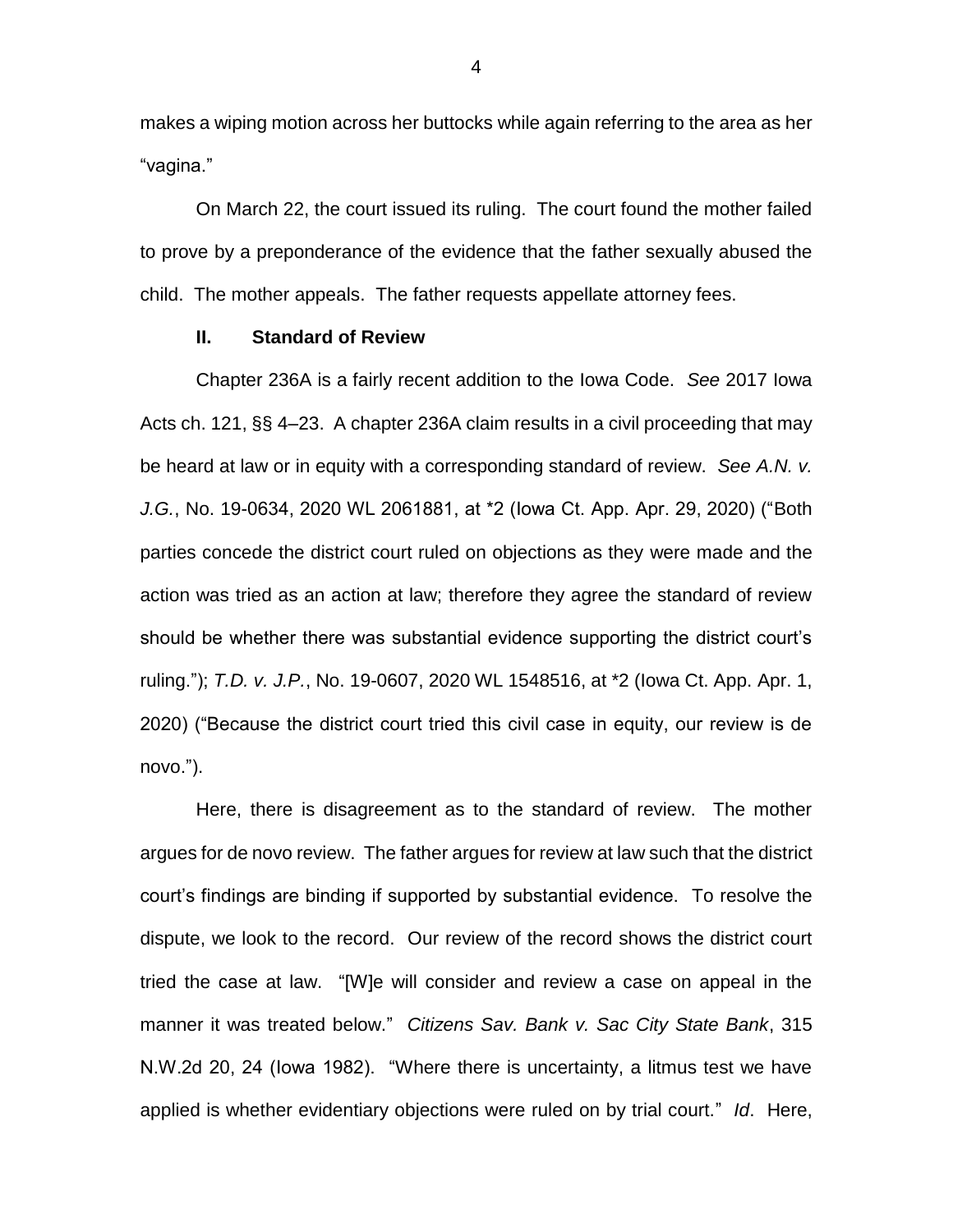the district court ruled on several substantial evidentiary issues, arising from both pre-hearing motions and objections during the hearing. As a result, certain evidence was not admitted into the record. Based on the manner in which the case was tried, we find the proper standard of review to be for errors at law and the district court's findings are binding if supported by substantial evidence. *A.N.*, 2020 WL 2061881 at \*2.<sup>2</sup>

## **III. Analysis**

 $\overline{a}$ 

A person may seek a chapter 236A protective order by filing a petition for relief from sexual abuse. Iowa Code § 236A.3(1) (allowing a parent or guardian to file a petition on behalf of a minor). To obtain a protective order, the person filing the petition must prove sexual abuse by a preponderance of the evidence.<sup>3</sup> Id. § 236A.3(2). A "preponderance" is "superiority in weight, influence, or force. The evidence may preponderate, and yet leave the mind in doubt as to the very truth. In such cases the evidence does not fairly set the question at rest, but merely preponderates in favor of that side whereon the doubts have less weight." *Walthart v. Bd. of Dirs.*, 694 N.W.2d 740, 744 (Iowa 2005) (quoting *Ball v. Marquis*, 92 N.W. 691, 692 (Iowa 1902)).

 $2$  Even if we were to find the case was tried in equity such that de novo review was the appropriate standard, it would not change the outcome. Under de novo review, we would give weight to the district court's findings of fact, especially with regard to the credibility of witnesses, but we would not be bound by them. Iowa R. App. P. 6.904(3)(g). Applying that standard of review, our review of the record would result in the same determination made by the district court that the mother did not meet her burden of establishing sexual abuse occurred.

 $3$  "Sexual abuse" includes a sex act performed with a child. Iowa Code § 709.1(3). A "sex act" includes "[c]ontact between the finger or hand of one person and the genitalia or anus of another person." *Id.* § 702.17. "Not all contact is a 'sex act.' The contact must be between the specified body parts (or substitutes) and must be *sexual* in nature." *State v. Pearson*, 514 N.W.2d 452, 455 (Iowa 1994).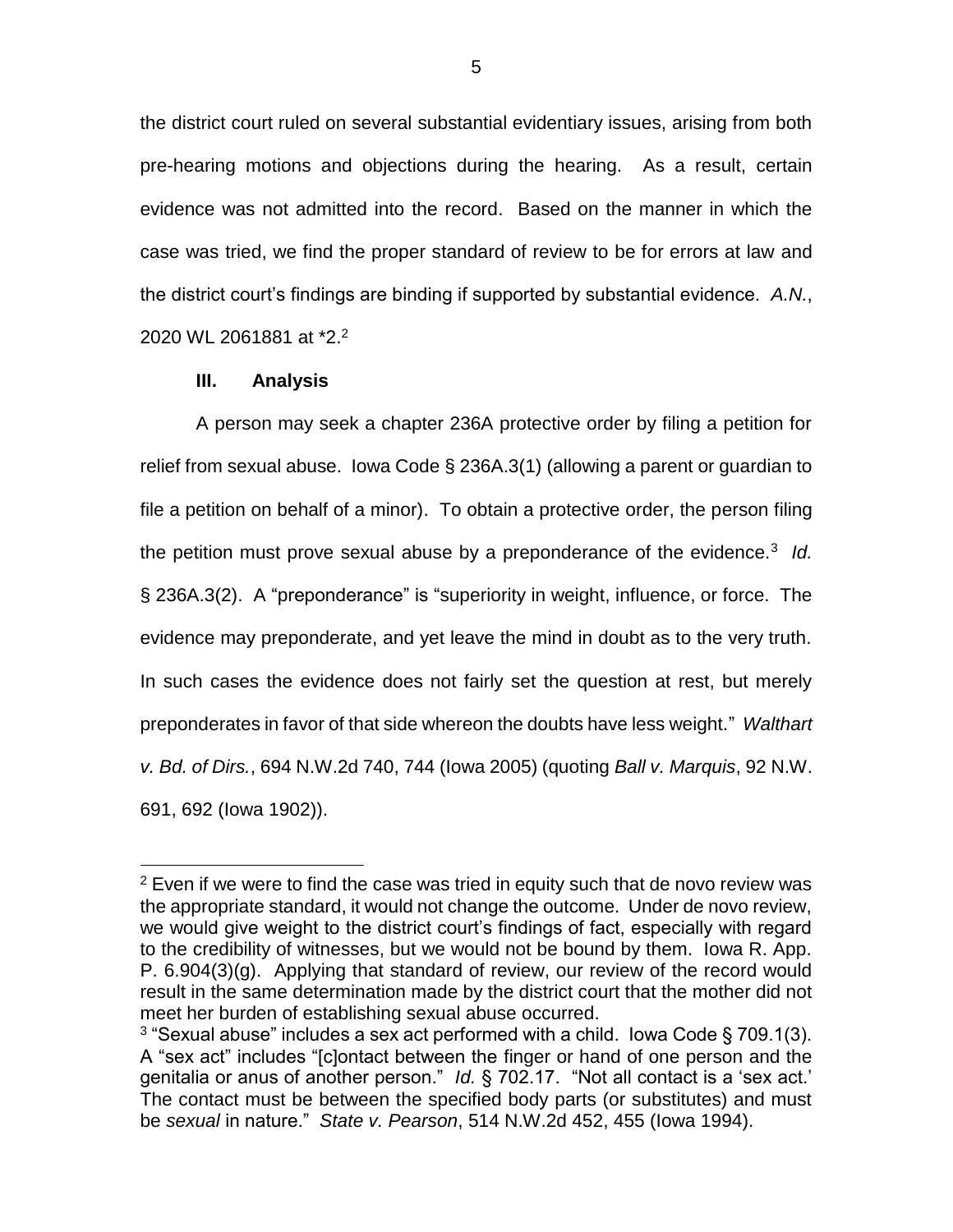The district court separated the evidence of sexual abuse against this twoyear-old child into two distinct allegations: (1) that the child touched the father on or around his pubic area, or "fuzzies"; and (2) that the father touched the child inside or around her vagina. The mother agrees with this framing and asserts the evidence clearly establishes the father sexually abused the child.

The claim that the child touched the father on or around his pubic area is based on the therapist's testimony that the child said she does not like "fuzzies" and then pointed to the crotch of a doll as the location of "fuzzies." This communication is ambiguous at best, and even the therapist described it as "weird." Significantly, no one else observed the child suggesting she touched the father's pubic area. Furthermore, during the CPC interview the child answered "no" when asked if she ever saw a penis, and she seemed generally unsure what a penis is. The district court's finding that the mother failed to prove the child touched the father on or around his pubic area is supported by substantial evidence.

The claim that the father inappropriately touched the child in or around the vagina is based on testimony from the mother's three witnesses. The therapist testified the child said the father touched her vagina. The mother's friend testified the child complained the father hurt her while changing her diaper. The mother testified the child said the father touched her vagina and mimicked digital penetration.

The father acknowledged he touched the child around the vagina, but he asserts he only did so to wipe and apply cream as part of ordinary bathroom hygiene. The district court found his explanation "credible," remarking he "did

6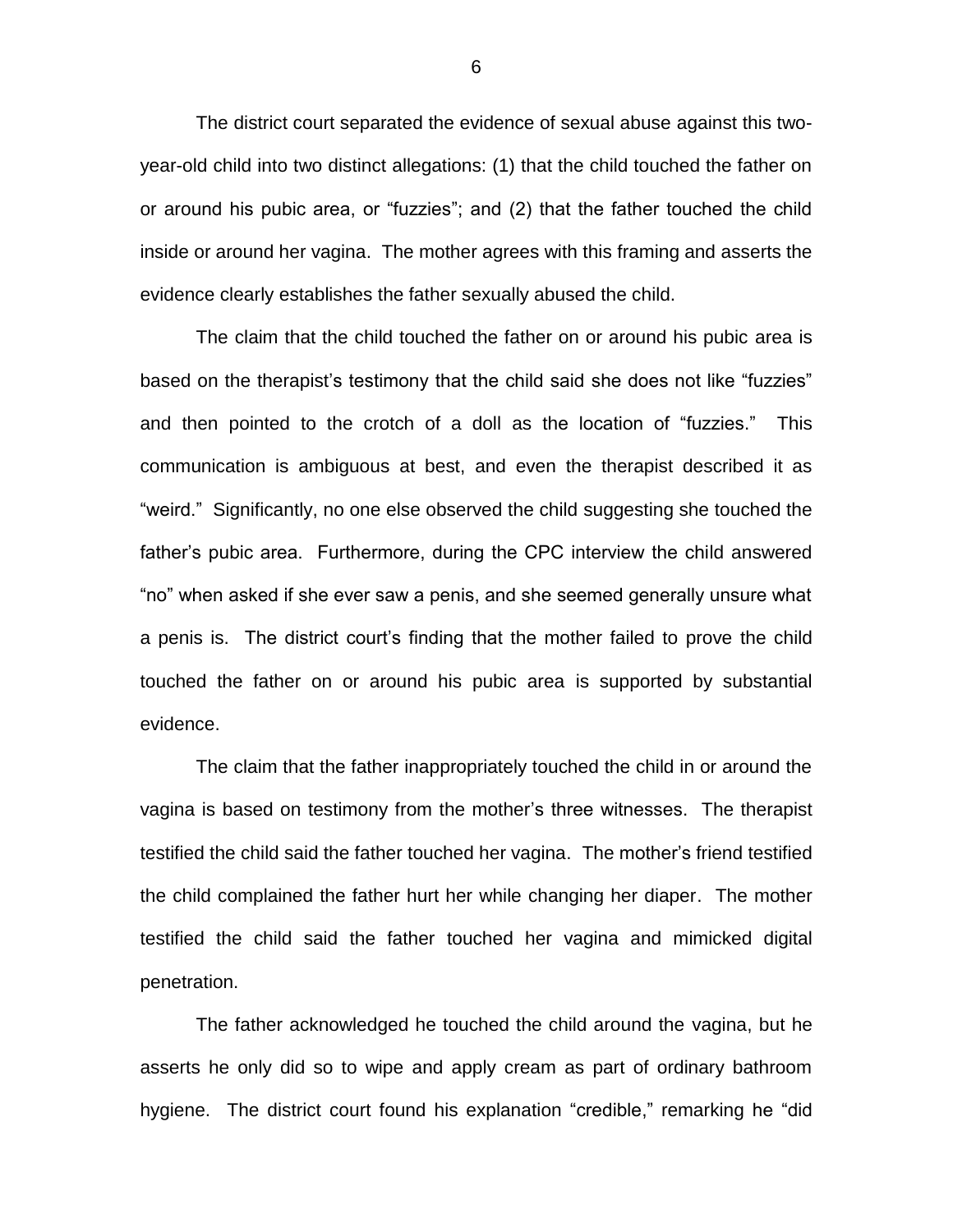seem to act with the appropriate amount of disgust regarding these allegations." His explanation accounts for much of the conduct described by the witnesses, and we note the therapist thought the child's statements about touching her were inconsistent and not reportable as suspected abuse.<sup>4</sup>

The video of the child's CPC interview, which is our only opportunity to directly observe the child, largely refutes the allegations the father inappropriately touched the child. The child struggled to effectively communicate at times during the interview, which is not surprising considering her age. She often gave a oneword response or no response to questions, she referred to her buttocks as her "vagina" multiple times, and she said things that were refuted by credible evidence. <sup>5</sup> We did not observe the fear reaction during this interview that the therapist claimed to have observed during her sessions with the child; instead, the child giggled and called the father "silly" when first asked about him. The only times the child said the father touches her were in the context of bathroom hygiene or potential spanking, which the father denies ever doing. Additionally, the medical record from the February 6 well-child visit—occurring less than two weeks before

 $\overline{a}$ 

<sup>4</sup> Iowa Code section 232.69 sets forth a list of classes of persons known as "mandatory reporters." The therapist who testified would be classified as a mandatory reporter pursuant to section 232.69(1). As a mandatory reporter, if the therapist "reasonably believe[d] the child ha[d] been abused" or believed the child had "suffered abuse," she would have been required to submit both an oral and written report of abuse to the Iowa Department of Human Services. *See* Iowa Code §§ 232.69(1), .70. Because the therapist found the child's statements of the father touching her inconsistent, she did not feel obligated to report it, suggesting she did not "reasonably believe" the child had been abused, though she later reported the "fuzzies" interaction.

 $5$  For example, she said she did not have a bed at the father's house. The father testified she has a bed at her house, which she always uses when she sleeps in her house. He also submitted a photograph of this bed into evidence.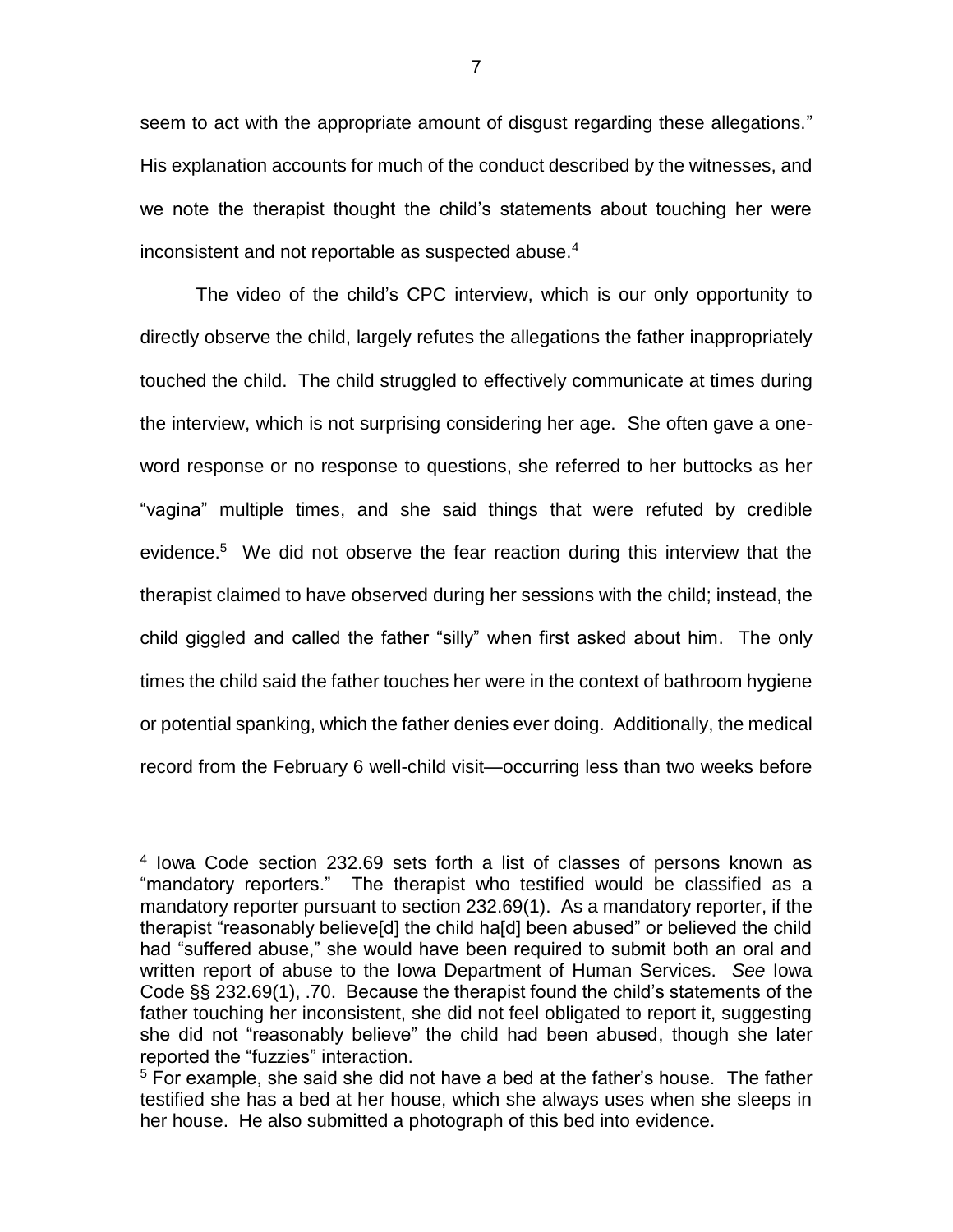the mother filed the petition—shows no concern for sexual abuse, and the February 22 sexual-abuse evaluation found no evidence of sexual abuse.

The mother maintains the child's communications, as described by her witnesses, were spontaneous, detailed, and coherent so as to be reliable. For purposes of our discussion, we will assume the child said and did the things the mother's witnesses described. However, even with that assumption, we believe the child's communications were open to interpretation and not a clear description of sexual contact between the child and father. We find substantial evidence supporting the district court's determination that the mother did not prove by a preponderance of the evidence that the father sexually abused the child. Accordingly, we affirm the district court's ruling denying the chapter 236A protective order. We deny the father's request for appellate attorney fees, as the father has cited no persuasive authority permitting us to honor that request. *See Bankers Tr. Co. v. Woltz*, 326 N.W.2d 274, 278 (Iowa 1982) (noting the right to attorney fees is statutory both in the trial court and in the appeal).

#### **AFFIRMED.**

Mullins, J., concurs; Vaitheswaran, P.J., specially concurs.